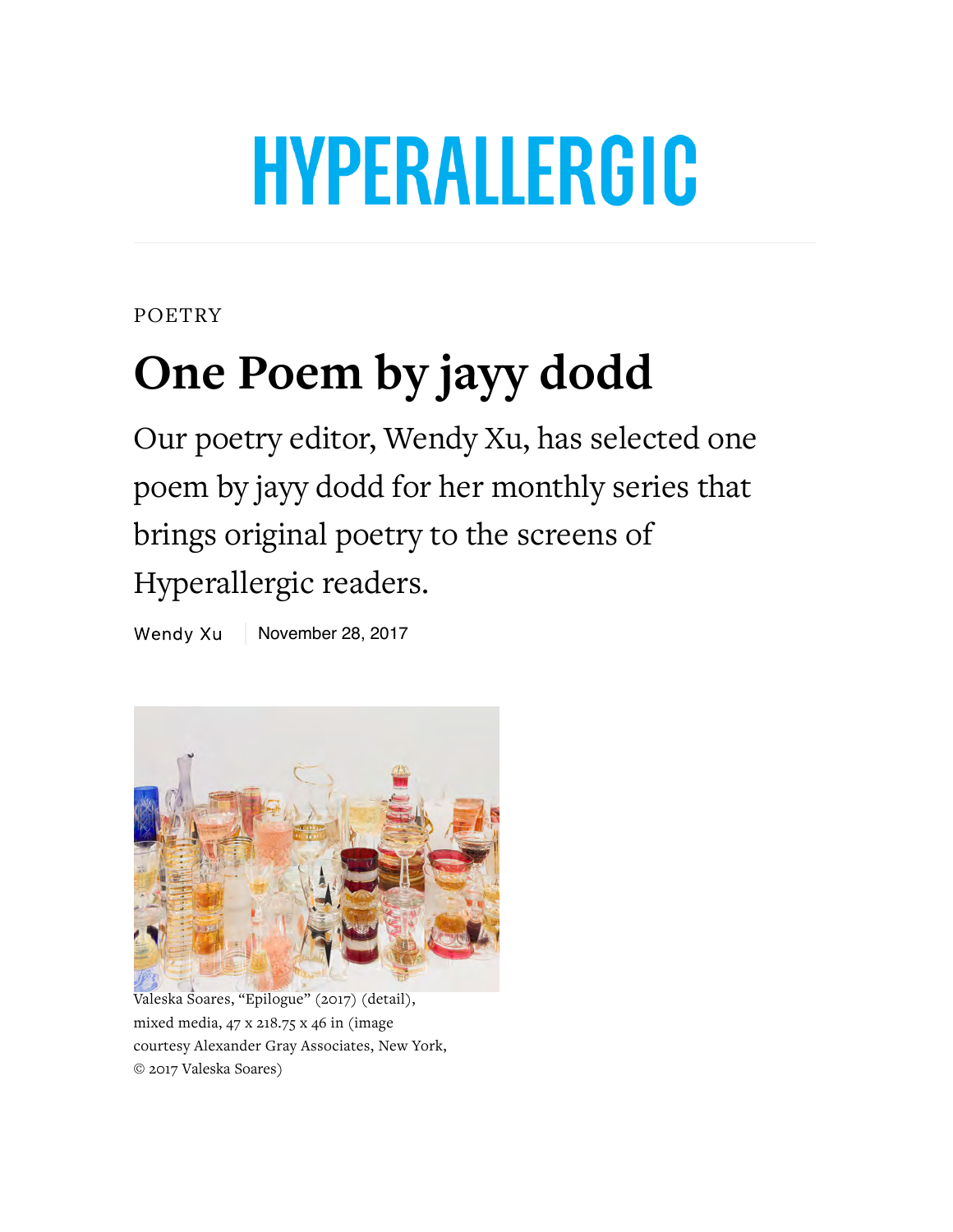## **Exhibition**

when i show you the illicit behind a fiberoptic veil obstruction is a kind of foreplay.  $yes$  — this is an intentional seduction.

this behind is a fiberoptic veil i build an economy on anything i can. yes — this intentional seduction is suppose to be a delight.

build this economy on anything i can't. my taste is acquired, so take your time. suppose, this is a delight  $$ the mystery, yours to solve.

you take & taste my acquired time. take what wilts from my lips  $$ you — the only mystery unsolved. i can never stop questioning my mouth.

take all that wilts, my lips. where every fantasy i try leaves me dead  $$ i can never stop talking about my mouth. here, my tongue is bile & tomorrow.

they leave me dead in every fantasy i try  $$ the overgrown prophecy i am to witness. bile becomes swallow here  $&$  tomorrow some end time we have already faced.